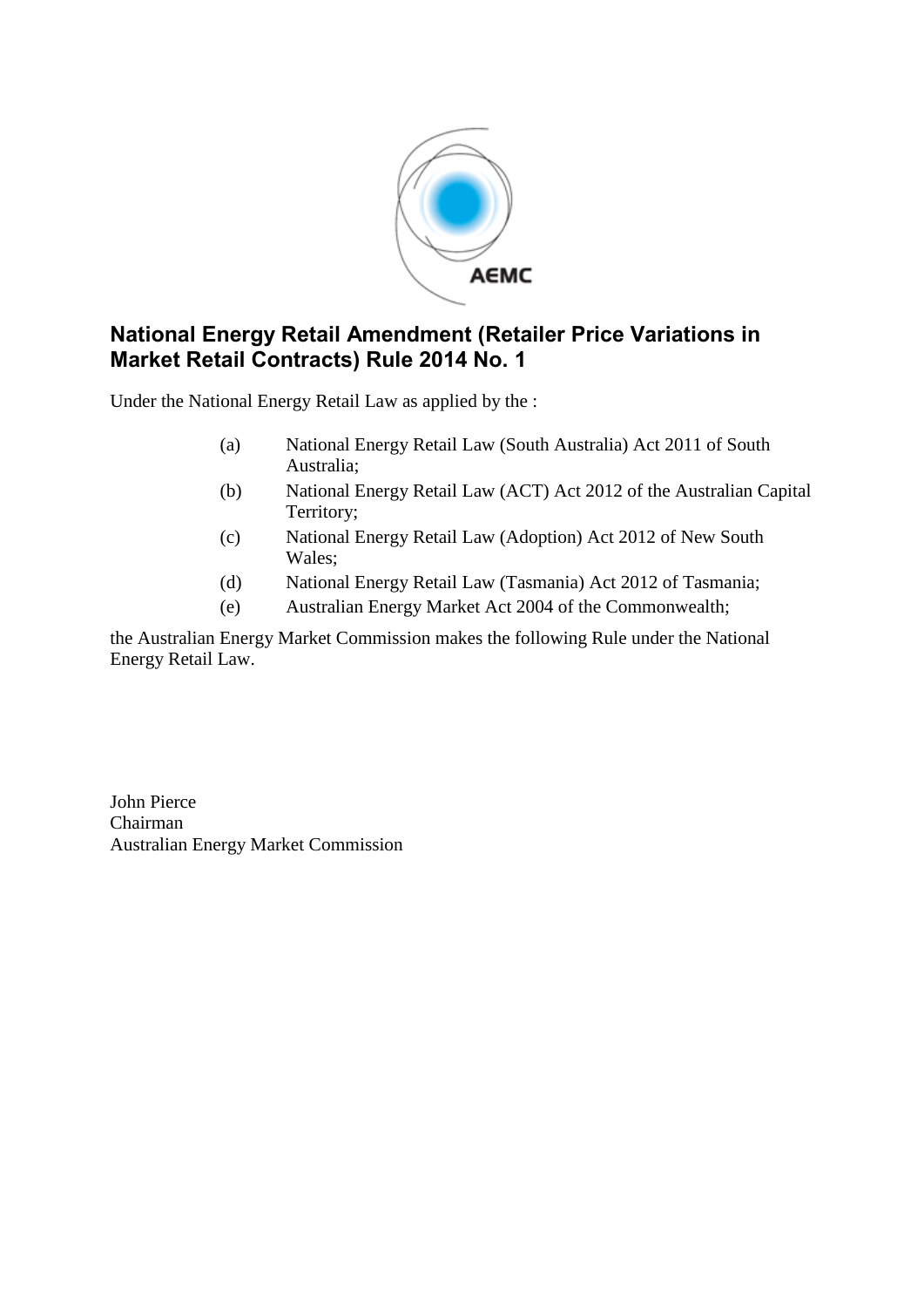### **National Energy Retail Amendment (Retailer Price Variations in Market Retail Contracts) Rule 2014 No. 1**

### **1 Title of Rule**

This Rule is the *National Energy Retail Amendment (Retailer Price Variations in Market Retail Contracts) Rule 2014 No. 1*.

#### **2 Commencement**

This Rule commences operation on 1 May 2015.

# <span id="page-1-0"></span>**3 Amendment of the National Energy Retail Rules**

The National Energy Retail Rules are amended as set out in [Schedule 1.](#page-2-0)